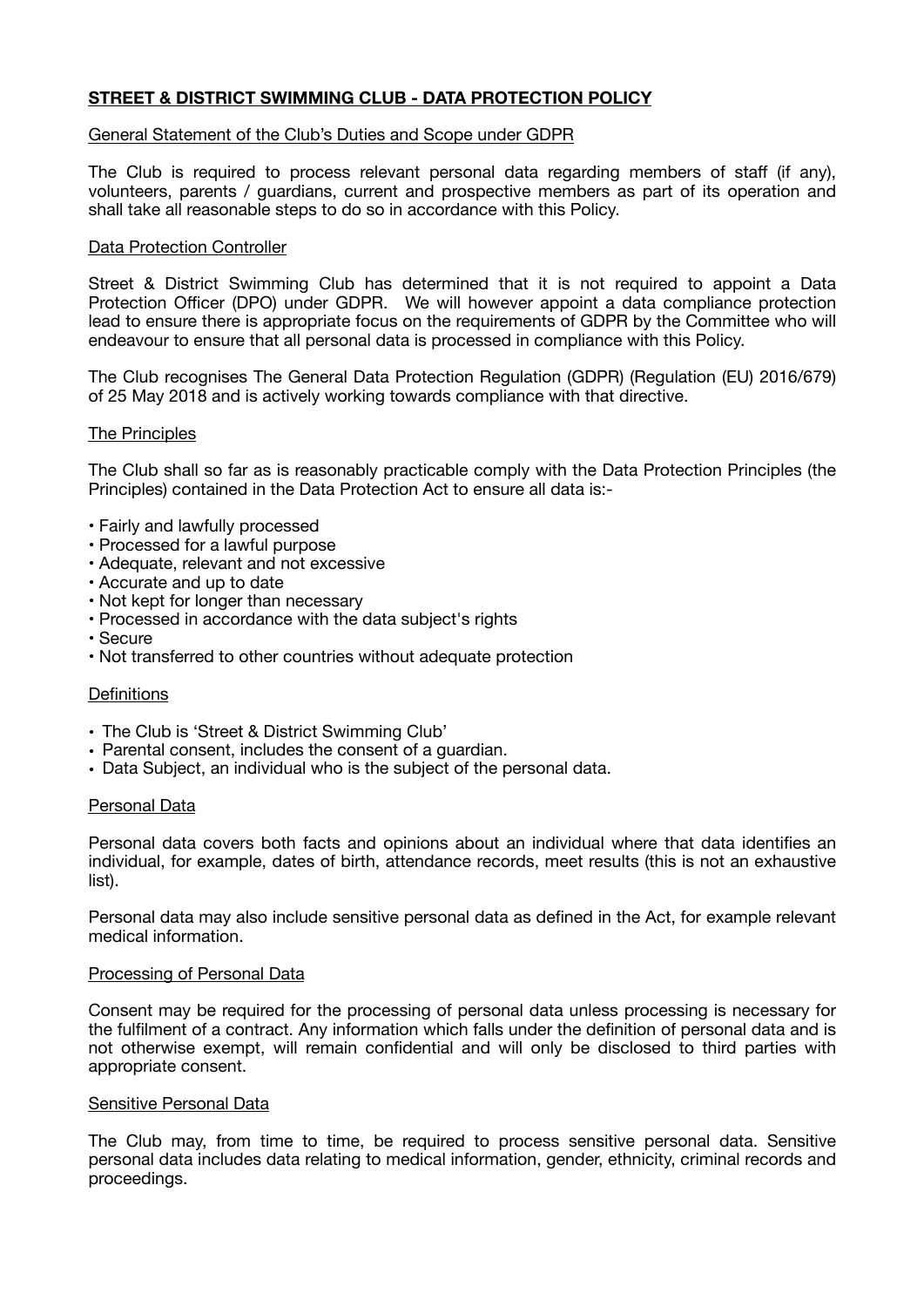#### Rights of Access to Information

Data subjects have the right of access to information held by the Club, subject to the provisions of the Data Protection Act 1998 and the Freedom of Information Act 2000. Any data subject wishing to access their personal data should put their request in writing to the Chair. The Club will endeavour to respond to any such written requests as soon as is reasonably practicable and in any event, within 30 days for access to records and 21 days to provide a reply to an access to information request.

The information will be imparted to the data subject as soon as is reasonably possible after it has come to the Club's attention and in compliance with the relevant Acts.

### **Exemptions**

Certain data is exempted from the provisions of the Data Protection Act which includes the following:-

- National security and the prevention or detection of crime
- The assessment of any tax or duty
- Where the processing is necessary to exercise a right or obligation conferred or imposed by law upon the Club, including Safeguarding and prevention of terrorism and radicalisation

The above are examples only of some of the exemptions under the Act.

#### **Accuracy**

The Club will endeavour to ensure that all personal data held in relation to all data subjects is accurate. Data subjects must notify the data processor of any changes to information held about them. Data subjects have the right in some circumstances to request that inaccurate information about them is erased. This does not apply in all cases, for example, where records of mistakes or corrections are kept, or records which must be kept in the interests of all parties to which they apply.

## **Enforcement**

If an individual believes that the Club has not complied with this Policy or acted otherwise than in accordance with the Data Protection Act, they should notify the Chair and follow the GDPR complaints process (published online).

#### Data Security

The Club will take appropriate technical and organisational steps to ensure the security of personal data.

All volunteers will be made aware of this policy and their duties under the Act.

The Club and therefore all volunteers and members are required to respect the personal data and privacy of others and must ensure that appropriate protection and security measures are taken against unlawful or unauthorised processing of personal data, and against the accidental loss of, or damage to all personal data.

An appropriate level of data security must be deployed for the type of data and the data processing being performed. In most cases, personal data must be stored in appropriate systems and be encrypted or password protected at all times.

### External Processors

The Club will take reasonable steps to ensure that data processed by external processors, for example, third party clubs or meet organisers are compliant with this policy and the relevant legislation.